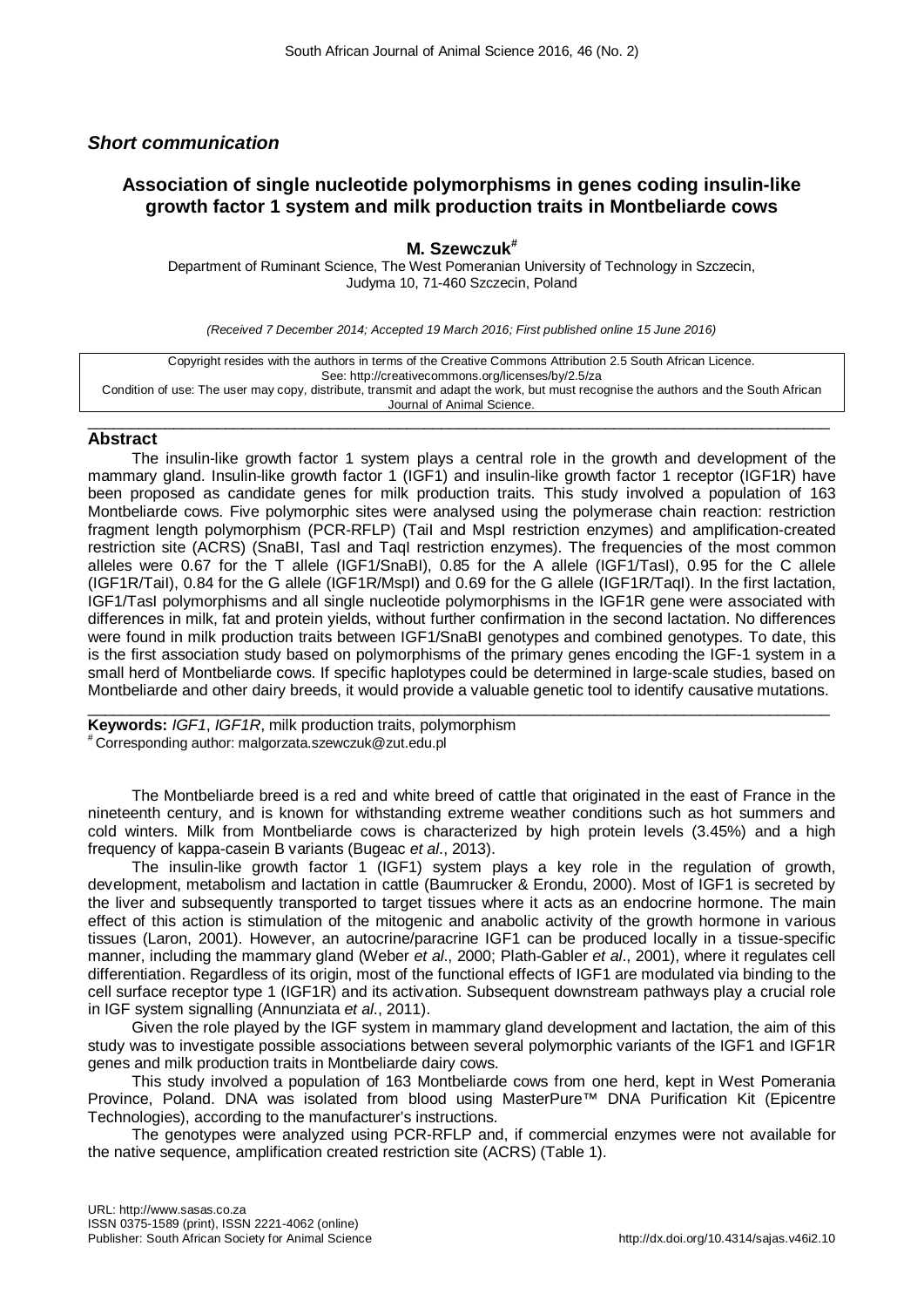**Gene Localization Primer sequence Anne aling temp. (ºC) Length (bp) Restriction enzyme (cut site) Allele and digestion pattern (in base pairs) Method** *IGF1* P1 promoter rs109763947 5'-ATACAAAGCTGCCTGCCCC-3' <sup>62</sup> <sup>249</sup> SnaBI (TAC↓GTA) *T*: 223 + 26 *<sup>C</sup>*: 249 ACRS**†** 5'- ACCTTACCCGTATGAAAGGAATAT**A**CGT-3'**\*** P1 promoter rs133990633 5'-TCATCCAGCTGAGAGATTTGAAT-3' <sup>58</sup> <sup>146</sup> TasI (↓AATT) *A*: 122 + 24 *<sup>C</sup>*: 146 ACRS**†** 5'-TGTGTGTGTGTGTGTGTGTG**A**AT-3' **\*** *IGF1R* exon 7 rs41961336 5' -ACAGTGTTTGGGTCCTTAGTGG- 3' 59.5 <sup>236</sup> TaiI (MaeII) (ACGT/) *C*: 141+45+26+24 *T*: 167+45+24 PCR-RFLP**¥** 5' -AGGTGATGATGATTCGGTTCTT- 3' exon 12 rs41640706 5' -TTCTTGCCTGTTTCAATTGTTG- 3' 59.5 164 Mspl (C/CGG) *G*: 113 + 51 *A*: 164 PCR-RFLP**‡** 5' -CTCGACTTGGGATCCATATTTT- 3' exon 21 rs41960562 5' -GCCGGTCACCATAGGTCT**C**G- 3' **\*** <sup>62</sup> <sup>163</sup> TaqI (T/CGA) A: 145 + 18 G: 163 ACRS**‡** 5' -AGTGGGGGTTTTGGCAGAAT- 3'

**Table 1** Primers used for amplification of selected fragments of insulin-like growth factor 1 and insulin-like growth factor 1 receptor genes

**\*** mismatch is underlined.

Source: **†** Szewczuk *et al*. (2013a); **‡** Szewczuk *et al*. (2013b); **¥** present work.

Data from 305-day milk production from the first and second lactations, including overall milk production, fat and protein yields and their percentages, were obtained from the official farm records. The cows were progeny of 33 sires. Statistical calculations were performed using Duncan's test and Statistica software (STATISTICA 10.0 PL software package, Statsoft Inc. 2011). The effect of the IGF1 and IGF1R genotypes and their combined genotypes on milk production traits of Montbeliarde cows were analysed using the general linear model (GLM). The following model was used:

 $Y_{ijkl} = \mu + G_i + S_i + CYS_k + b(CA_i - CA) + e_{ijkl}$ 

where:  $Y_{ijkl}$  is analysed trait;  $\mu$  is overall mean;

G<sub>i</sub> is effect of IGF1 or IGF1R genotype (i = 1, 2 or 3) or combined genotypes (i = 1,..., 3  $\div$  6);

 $S_i$  is random effect of a sire;  $CYS_k$  is effect of calving year/season ( $k = 1, \ldots, 16$ ; assuming that each year was divided into two seasons: spring/summer and fall/winter);

b is linear regression coefficient for calving age;

CAl is calving age of a *l*-cow;

CA is mean calving age;

 $e_{ijkl}$  is random error.

Genotype frequencies of five polymorphic sites in the IGF1 and IGF1R genes in this herd of Montbeliarde cows are shown in Tables 2 and 3.

For most of the polymorphic sites, all possible genotypes were observed. In the IGF1R/TaiI polymorphism, there were no individuals with the homozygous TT genotype. The frequencies of the most common alleles in the herd were 0.67 for the T allele (IGF1/SnaBI); 0.85 for the A allele (IGF1/TasI); 0.95 for the *C* allele (IGF1R/TaiI); 0.84 for the G allele (IGF1R/MspI); and 0.69 for the G allele (IGF1R/TaqI), without significant changes in the second lactation.

Table 2 shows the effect of the RFLP-SnaBI and -TasI polymorphisms of the IGF1 gene on milk production traits. No differences were found in milk production traits among IGF1/SnaBI genotypes. In the first lactation, the IGF1/TasI polymorphism was associated with differences in milk performance. Cows with the homozygous *CC* genotype had higher milk, fat and protein yields than those with the AA (*P* <0.05) and AC (*P* <0.01) genotypes. In the second lactation, there were no significant associations, but similar trends were observed. No statistical differences in percentage traits were found.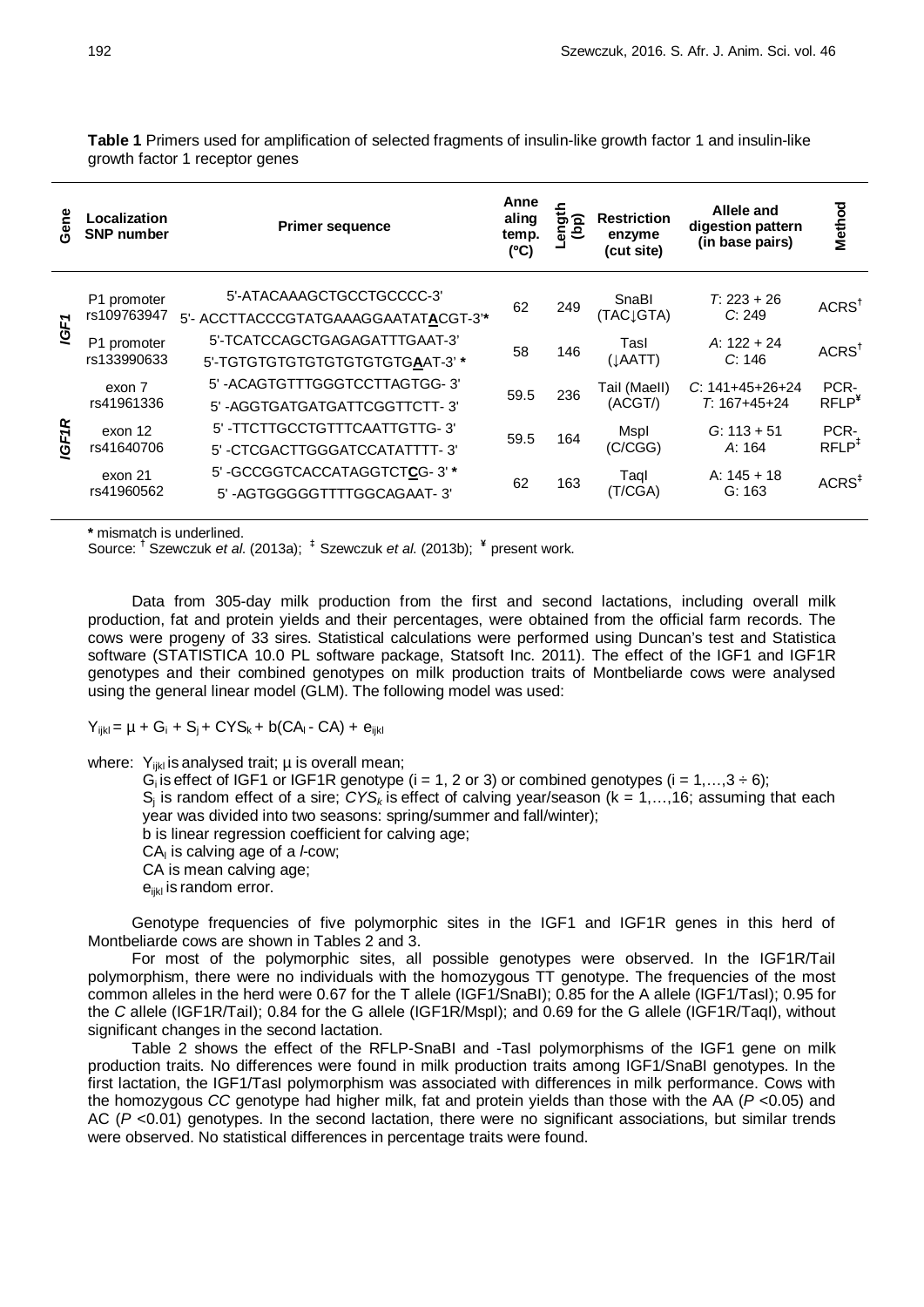| Polymorphism Lactation |                        | <b>Allele</b><br>freq.      | Genotype | No.<br>genotypes | Genotype<br>freq. | <b>Milk</b><br>vield/          | Fat                         |                | Protein                     |                |
|------------------------|------------------------|-----------------------------|----------|------------------|-------------------|--------------------------------|-----------------------------|----------------|-----------------------------|----------------|
|                        |                        |                             |          |                  |                   | lactation<br>(kg)              | kg                          | %              | kg                          | $\%$           |
|                        | 1<br>C <sub>0.33</sub> |                             | CC       | 15               | 0.0920            | 7915<br>(242.01)               | 304<br>(13.12)              | 3.82<br>(0.07) | 277<br>(9.41)               | 3.51<br>(0.06) |
|                        |                        | T0.67                       | СT       | 77               | 0.4724            | 7685<br>(105.68)               | 305<br>(6.29)               | 3.95<br>(0.05) | 275<br>(3.42)               | 3.58<br>(0.02) |
| IGF1/SnaBl             |                        |                             | TT       | 71               | 0.4356            | 7689<br>(114.48)               | 300<br>(5.79)               | 3.89<br>(0.04) | 275<br>(3.89)               | 3.58<br>(0.02) |
| rs109763947            | $\overline{2}$         |                             | CC       | 15               | 0.0980            | 8063<br>(440.28)               | 301<br>(13.41)              | 3.80<br>(0.14) | 276<br>(12.70)              | 3.46<br>(0.07) |
|                        |                        | T0.67<br>C <sub>0.33</sub>  | CT       | 70               | 0.4575            | 8099<br>(139.58)               | 309<br>(6.37)               | 3.82<br>(0.05) | 279<br>(4.57)               | 3.45<br>(0.03) |
|                        |                        |                             | TT       | 68               | 0.4445            | 8436<br>(144.14)               | 319<br>(6.58)               | 3.78<br>(0.05) | 286<br>(4.24)               | 3.41<br>(0.02) |
|                        | 1                      |                             | AA       | 123              | 0.7546            | 7750 <sup>a</sup><br>(80.92)   | 303 <sup>a</sup><br>(4.25)  | 3.91<br>(0.03) | 278<br>(2.72)               | 3.59<br>(0.02) |
|                        |                        | A 0.85<br>C <sub>0.15</sub> | AC       | 31               | 0.1902            | 7359 <sup>B</sup><br>(182.27)  | 289 <sup>B</sup><br>(11.79) | 3.89<br>(0.09) | 261 <sup>A</sup><br>(5.79)  | 3.53<br>(0.03) |
| IGF1/Tasl              |                        |                             | CC       | $\boldsymbol{9}$ | 0.0552            | 8337 <sup>aB</sup><br>(306.97) | $335^{aB}$<br>(16.49)       | 4.02<br>(0.14) | 293 <sup>A</sup><br>(11.64) | 3.51<br>(0.04) |
| rs133990633            | $\overline{c}$         |                             | AA       | 114              | 0.7451            | 8187<br>(116.38)               | 311<br>(5.00)               | 3.81<br>(0.04) | 281<br>(3.50)               | 3.44<br>(0.02) |
|                        |                        | A 0.84<br>C <sub>0.16</sub> | AC       | 30               | 0.1961            | 8331<br>(203.91)               | 316<br>(9.76)               | 3.80<br>(0.07) | 284<br>(6.75)               | 3.41<br>(0.04) |
|                        |                        |                             | CC       | $\boldsymbol{9}$ | 0.0588            | 8673<br>(543.33)               | 322<br>(20.24)              | 3.75<br>(0.17) | 293<br>(16.85)              | 3.40<br>(0.07) |

**Table 2** Allele and genotype frequencies, means and standard errors (in parentheses) for milk production traits in Montbeliarde cows with insulin-like growth factor 1 gene variants

Means within columns of the associated polymorphism and particular lactation marked with the same superscripts differ significantly at *P <*0.01 (capitals), at *P <*0.05 (small letters).

Table 3 presents the effect of the RFLP-TaiI, -MspI and -TaqI polymorphisms of the IGF1R gene on milk production traits. Significant associations were found for all three polymorphic sites.

With regard to the IGF1R/TaiI polymorphism, Montbeliarde cows with the CC genotype showed higher milk (+ 492 kg) and fat (+ 29 kg) yields in the first lactation, compared with heterozygous cows (P <0.05). In the second lactation, there were no significant differences in the milk production traits. Furthermore, IGF1R/TaiI heterozygous cows were characterized by slightly higher yields and contents.

With respect to the IGF1R/MspI polymorphism, it was found that individuals with the GG genotype always had lower milk and fat yields than individuals with other genotypes, irrespective of lactation. However, in the first lactation, the most noticeable differences were found between the GG and AA genotypes (−639 kg for milk yield at *P* <0.05 and −40 kg for fat yield at *P* <0.01). In the second lactation, no statistical differences in percentage traits were found between the GG and AG genotypes (−612 kg for milk yield and −32 kg for fat yield, both at *P* <0.05).

The third polymorphic site in IGF1R, namely IGF1R/TaqI, was characterized by different average values of these traits, with low reproducibility between lactations. However, cows with the AA genotype seemed to be preferred for milk production because of their higher yields (some were significant). Briefly, fat yield was always the highest (first lactation: +30 to 32 kg at *P* <0.01 and + 28 kg in the second lactation), while milk and protein yields were significant only in the second lactation ( $P$  <0.05). In addition, fat content in the first lactation was highest in milk derived from cows with the AA genotype. However, protein content was highest in milk from cows with the GG genotype. In the present herd, cows that carried a heterozygous genotype of the IGF1R/TaqI polymorphism appeared to have the lowest milk performance.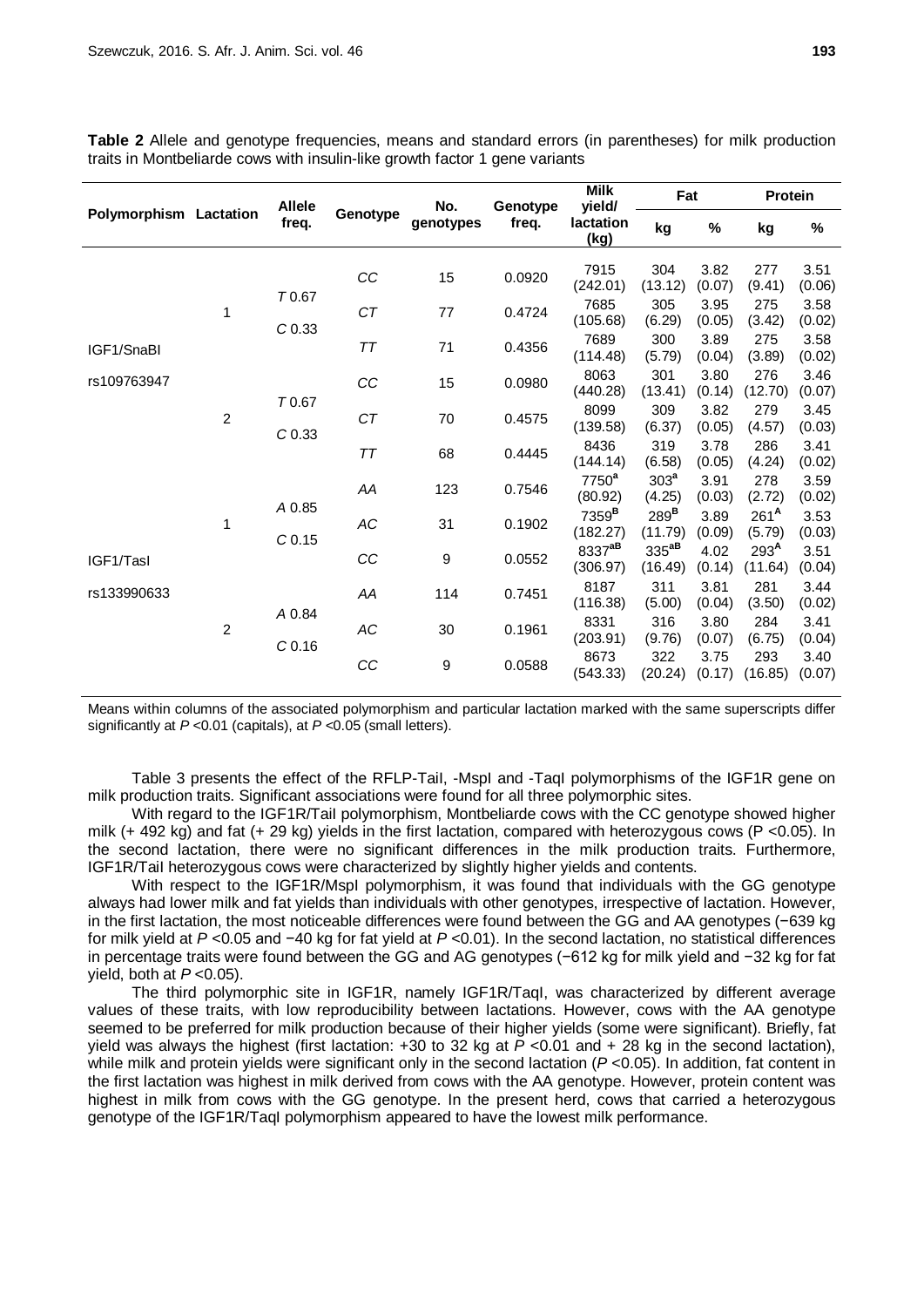| traits in Montbeliarde cows with different insulin-like growth factor 1 receptor gene variants |                  |                            |          |                  |                   |                                            |                              |                             |                |                             |
|------------------------------------------------------------------------------------------------|------------------|----------------------------|----------|------------------|-------------------|--------------------------------------------|------------------------------|-----------------------------|----------------|-----------------------------|
| Polymorphism Lactation                                                                         |                  | <b>Allele</b><br>freq.     | Genotype | No.<br>genotypes | Genotype<br>freq. | <b>Milk</b><br>yield/<br>lactation<br>(kg) | fat                          |                             | protein        |                             |
|                                                                                                |                  |                            |          |                  |                   |                                            | kg                           | %                           | kg             | %                           |
|                                                                                                |                  | C <sub>0.95</sub><br>T0.05 | CC       | 146              | 0.8957            | 7759 <sup>a</sup><br>(78.51)               | 305 <sup>a</sup><br>(4.23)   | 3.93<br>(0.03)              | 277<br>(2.61)  | 3.57<br>(0.02)              |
|                                                                                                | 1                |                            | CT       | 17               | 0.1043            | $7267$ <sup>a</sup><br>(185.13)            | 276 <sup>a</sup><br>(12.57)  | 3.77<br>(0.11)              | 262<br>(7.43)  | 3.61<br>(0.04)              |
| IGF1R/Tail                                                                                     |                  |                            | ТT       | 0                | 0.0000            |                                            |                              |                             |                |                             |
| rs41961336                                                                                     | $\boldsymbol{2}$ |                            | CC       | 136              | 0.8889            | 8217<br>(106.99)                           | 311<br>(4.55)                | 3.79<br>(0.04)              | 281<br>(3.27)  | 3.27<br>(0.02)              |
|                                                                                                |                  | C <sub>0.94</sub><br>T0.06 | CT       | 17               | 0.1111            | 8457<br>(291.85)                           | 326<br>(13.89)               | 3.86<br>(0.09)              | 289<br>(8.92)  | 3.44<br>(0.05)              |
|                                                                                                |                  |                            | ТT       | $\pmb{0}$        | 0.0000            |                                            |                              |                             |                |                             |
| IGF1R/Mspl<br>rs41640706                                                                       | 1                |                            | GG       | 126              | 0.7730            | 7629 <sup>a</sup><br>(84.38)               | 298 <sup>A</sup><br>(4.46)   | 3.90<br>(0.03)              | 273<br>(2.79)  | 3.58<br>(0.02)              |
|                                                                                                |                  | A 0.16<br>G 0.84           | AG       | 21               | 0.1288            | 7753 <sup>b</sup><br>(161.86)              | 302 <sup>b</sup><br>(11.71)  | 3.89<br>(0.11)              | 275<br>(7.33)  | 3.55<br>(0.05)              |
|                                                                                                |                  |                            | AA       | 16               | 0.0982            | 8268 <sup>ab</sup><br>(245.92)             | 338Ab<br>(13.33)             | 4.08<br>(0.09)              | 290<br>(7.31)  | 3.51<br>(0.05)              |
|                                                                                                | $\overline{c}$   | A 0.16                     | GG       | 117              | 0.7697            | $8114^a$<br>(113.70)                       | 307 <sup>a</sup><br>(4.83)   | 3.79<br>(0.04)              | 278<br>(3.50)  | 3.44<br>(0.02)              |
|                                                                                                |                  | G 0.84                     | AG       | 20               | 0.1316            | 8726 <sup>a</sup><br>(229.36)              | 339 <sup>a</sup><br>(13.00)  | 3.89<br>(0.11)              | 297<br>(7.22)  | 3.42<br>(0.04)              |
|                                                                                                |                  |                            | AA       | 15               | 0.0987            | 8614<br>(358.37)                           | 323<br>(11.94)               | 3.79<br>(0.10)              | 291<br>(10.33) | 3.41<br>(0.08)              |
|                                                                                                |                  |                            | GG       | 95               | 0.5828            | 7598<br>(400.00)                           | $297^{\mathsf{A}}$<br>(5.00) | 3.90 <sup>a</sup><br>(0.01) | 273<br>(0.10)  | 3.59 <sup>a</sup><br>(0.00) |

**Table 3** Allele and genotype frequencies, means and standard errors (in parentheses) for milk production

Means within column of the associated polymorphism and particular lactation marked with the same superscripts differ significantly at *P* <0.01 (capitals), at *P <*0.05 (small letters).

*AG* <sup>36</sup> 0.2209 <sup>7768</sup>

*AA* <sup>32</sup> 0.1963 <sup>7965</sup>

*GG* <sup>90</sup> 0.5921 <sup>8202</sup>

*AG* <sup>32</sup> 0.2105 <sup>8028</sup>**<sup>a</sup>**

*AA* <sup>30</sup> 0.1974 <sup>8599</sup>**<sup>a</sup>**

(100.90)

(131.62)

(166.08)

(135.20)

(189.98)

(223.49)

(5.09)

295**<sup>B</sup>** (8.68)

327**AB** (9.29)

309 (5.81)

304**<sup>a</sup>** (8.36)

332**<sup>a</sup>** (9.37) (0.04)

3.78**<sup>B</sup>** (0.07)

4.09**aB** (0.07)

3.78 (0.05)

3.79 (0.06)

3.87 (0.08) (3.46)

273 (4.66)

284 (5.00)

281 (4.10)

274**<sup>a</sup>** (6.73)

292**<sup>a</sup>** (5.99) (0.02)

3.51**<sup>a</sup>** (0.03)

3.58 (0.03)

3.44 (0.02)

3.41 (0.03)

3.42 (0.05)

The study included an analysis of combined genotypes of IGF1/IGF1R genes in a total of eight arrangements, namely i) SnaBI/TasI; ii) SnaBI/TaiI; iii) TasI/TaiI; iv) SnaBI/MspI; v) TasI/MspI; vi) SnaBI/ TaqI; vii) TasI/TaqI; and viii) TaiI/MspI/TaqI), and a number of combinations. Combinations with a low number of individuals (n <10) were omitted. For all arrangements, no differences were recorded in the analysed traits for particular combinations (data not shown owing to the considerable volume).

The five SNPs under study were silent mutations, which did not result in change in the amino acid sequence. Most of these markers were associated with production traits in other bovine breeds. Validation of previously associated polymorphisms in other cattle breeds is important in understanding the development of milk production traits.

The IGF1/SnaBI polymorphism might affect gene expression in cattle, because it alters the putative binding site for various transcription factors (Mullen *et al*., 2011). Therefore, this SNP is the most extensively investigated polymorphism in the IGF1 gene, in about 30 cattle breeds, excluding Montbeliarde (Ge *et al*.,

IGF1R/TaqI

1

2

*A* 0.31

*G* 0.69

*A* 0.30

*G* 0.70

rs41960562